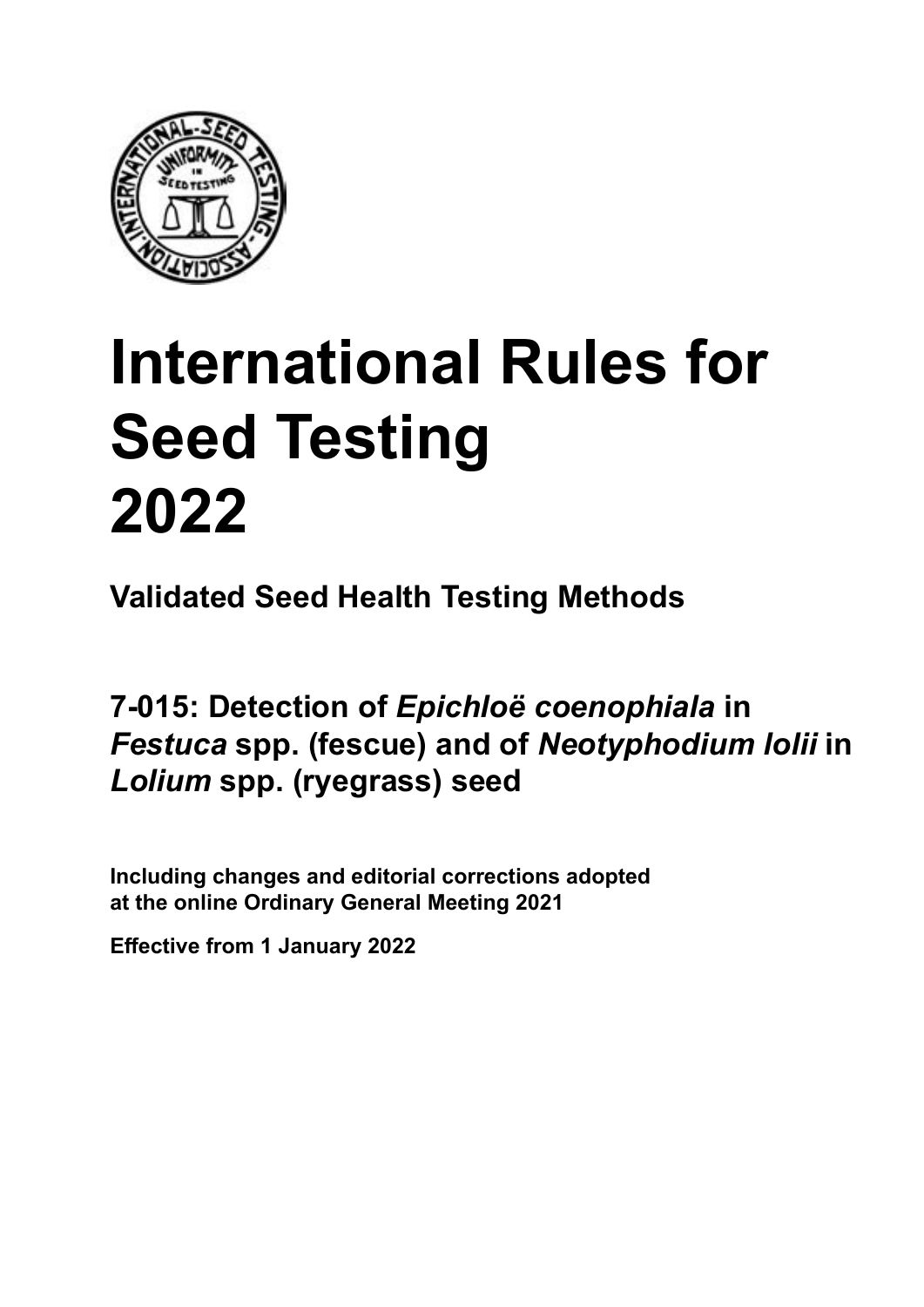### **Validation reports**

See References. Copies are available by e-mail from the<br>ISTA Secretariat at ista.office@ista.ch. ISTA Secretariat at ista.office@ista.ch.

lems relating to this method to the ISTA Seed Health Com-<br>mittee, c/o ISTA Secretariat. mittee, c/o ISTA Secretariat.<br>i Please send comments, suggestions or reports of prob-

### **Limitation de responsabilité Disclaimer**

Whilst ISTA has taken care to ensure the accuracy of the<br>methods and information described in this method description, ISTA shall not be liable for any loss or damage, etc.<br>resulting from the use of this method.<br>. resulting from the use of this method. Whilst ISTA has taken care to ensure the accuracy of the methods and information described in this method descrip-<br>tion, ISTA shall not be liable for any loss or damage, etc. tion, ISTA shall not be liable for any loss or damage, etc.<br>resulting from the use of this method.

### **Medidas de seguridad Sicherheitsmaßnahmen Sécurité Safety precautions**

Ensure you are familiar with hazard data and take Ensure you are familiar with hazard data and take<br>appropriate safety precautions, especially during weighing out of ingredients. It is assumed that persons carrying out this test are in a laboratory suitable for carrying out microbiological procedures and familiar with the principles of Good Laboratory Practice, Good Microbiological Practice, and aseptic techniques. Dispose of all waste materials in an appropriate way (e.g. autoclaving, disinfection) and in accordance with local health, environmental and safety regulations. Glade in Validated Deed Health Testing holes by Safety precedutions<br>
Validation reports<br>
Safety precedution and simplication of Safety precedutions<br>
Safety precedution and the main of the Same of Safety Precedution Safety microbiological procedures and familiar with the principles<br>of Good Laboratory Practice, Good Microbiological Practice,<br>and aseptic techniques. Dispose of all waste materials in<br>an appropriate way (e.g. autoclaving, disinf fallstoffe sind auf geeignete Weise und entsprechend der vor Ort über der vor Ort über und Umwelt- und Umwelt-<br>Eine und Umwelt-Effective Counter of Nicholas Devel Teach Teach Teach Devel Safety precedutions<br>
Yaristotic energy of Safety precedutions and Safety precedutions of the United Safety precedutions of the United Sementary and Sementary and of Good Laboratory Practice, Good Microbiological Practice,<br>and aseptic techniques. Dispose of all waste materials in<br>an appropriate way (e.g. autoclaving, disinfection) and in Validation reports<br>
Since The Texture 1988 and the methods of the state of the state of the state of the state of the Since Conserverse Conserverse in the state of the Since Conserverse Conserverse Conserverse in the state Ensure you are familiar with hazard data and take<br>appropriate safety precautions, especially during weighing<br>out of ingredients. It is assumed that persons carrying<br>out this test are in a laboratory suitable for carrying o

## **Nota sobre el uso de traducciones Anmerkung zur Benutzung der Übersetzungen Note on the use of the translations**

The electronic version of the International Rules for Seed Testing includes the English, French, German and Spanish versions. If there are any questions on interpretation of the ISTA Rules, the English version is the definitive version. The electronic version of the International Rules for Seed Testing includes the English,<br>French, German and Spanish versions. If there are any questions on interpretation of the<br>ISTA Rules, the English version is the defin The electronic version of the International Rules for Seed Testing includes the English,<br>French, German and Spanish versions. If there are any questions on interpretation of the

Published by **Extending Association (ISTA)** The International Seed Testing Association (ISTA) Zürichstr. 50, CH-8303 Bassersdorf, Switzerland

© 2022 International Seed Testing Association (ISTA)

Alle Rechte vorbehalten. Kein Teil dieses Werkes darf in irgendwelcher Form oder durch Online ISSN 2310-3655

All rights reserved. No part of this publication may be reproduced, stored in any retrieval All rights reserved. No part of this publication may be reproduced, stored in any retrieval<br>system or transmitted in any form or by any means, electronic, mechanical, photocopying,<br>recording or otherwise, without prior per recording or otherwise, without prior permis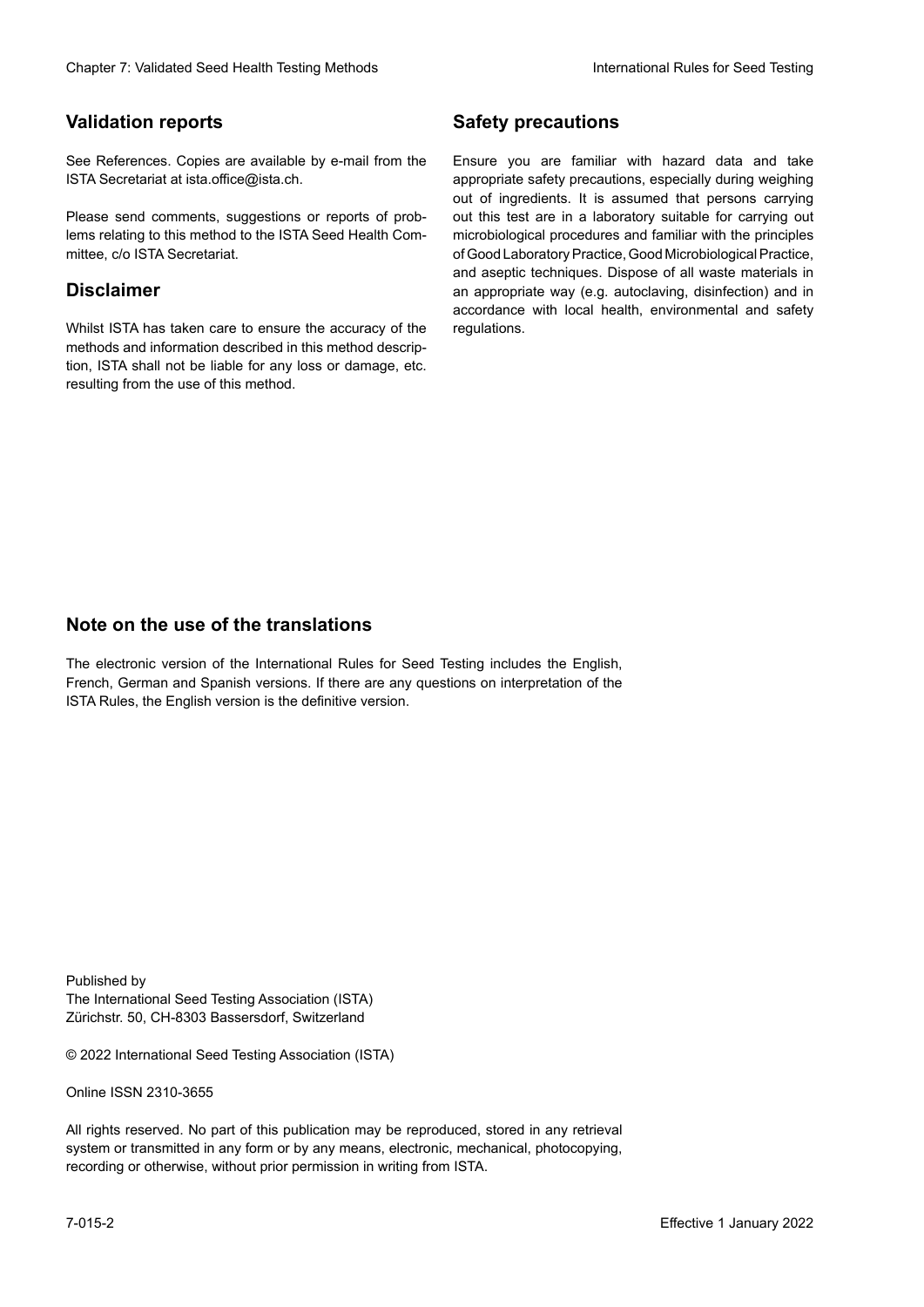# 7-015: Detection of *Epichloë coenophiala* in *Festuca* spp. (fescue) and of *Neotyphodium Iolii* in *Lolium* spp. **semillas de** *Lolium* **spp. (ryegrass) (Lolch, Weidelgras) (ray-grass) (ryegrass) seed**

**Host:** *Festuca* spp., *Lolium* spp.

- Pathogen(s): Epichloë coenophiala (Morgan-Jones & W. Gams) C.W. Bacon & Schardl; Neotyphodium lolii (Latch, M.J.Chr. & Samuels) Glenn, C.W.Bacon & (Barris, Michael & Samuels) Glenn, C.W.Bacon & S<br>Hanlin **Hamilti** *Neotyphodium lolii* (Latch, M.J.Chr. & Samuels) Glenn, C.W. Bacon & Hanling M.J.Chr. B. Samuels) Glenn, C.W. Bacon Hanlin
- **Author:** W. Hill, Dept. Crop and Son Sciences, Univerof Georgia, Athens, GA, USA E-mail: nhill@arches.uga.edu  $S_{11}$  of Georgia, Athens, GA, USA **Authors 1.** Hill, Dept. Crop and Son Sciences, University of Georgia, Athens, GA, USA<br>E mail: phil@amhas.use.edu **Author:** N. Hill, Dept. Crop and Soil Sciences, Univer-

# **Historial de revisiones Revisionsstand Historique de la révision Revision history**

Versión 1.0, 2003-01-01 Version 1.0, 2003-01-01

- version 1.0, 2003-01-01<br>Version 1.1, 2014-01-01: Reference material mandatory; common name of host added
- Version 1.2, 2017-01-01: Reporting results revised
- Version 1.3, 2018-01-01: Pathogen names changed
- Version 1.4, 2021-01-01: Sample preparation changed to Sample size and paragraph revised

#### **Background** Probengröße und Überarbeitung des Absatzes révisé

This proprietary test kit (an immunological method) was compared with a microscopic method (Anon., 1998; Welty et al., 1985) in a comparative test conducted in 1999 on six samples (three tall fescue and three perennial ryegrass) in four laboratories with three blind replicates of each sample (Hill *et al.*, 2002). Mean infection levels<br>were similar for both the immunoblot and microscopic were similar for both the immunoblot and microscopic methods and intra- and inter-laboratory variation were essentially the same. Thus, the immunoblot and microscopic methods for endophyte detection were considered to provide comparable results. The immunoblot method is more rapid than the microscope method and requires less operator training. Where large numbers of seed lots lais operator dummig. Where targe nambers or seed tots are tested this has the advantage of reducing the amount  $\alpha$ <sup>2</sup> de lotes de semilla, este método de semilla, este método de semilla, este método de semilla, este método do semilla, este método do semilla, este método do semilla, este método do semilla, este método do semilla, are tested this has the advantage of reducing the amount<br>of time the analyst spends at the microscope and the potential for fatigue. were similar for both the immunoblot and microscopic<br>methods and intra- and inter-laboratory variation were<br>essentially the same. Thus, the immunoblot and micromethods and intra- and inter-laboratory variation were<br>essentially the same. Thus, the immunoblot and micro-<br>scopic methods for endophyte detection were considered of time the analyst spends at the microscope and the po-<br>tential for fatigue. Memberson Reserves to the **Control of Control of Control of Control of Control of Control of Control of Control of Control of Control of Control of Control of Control of Control of Control of Control of Control of Control** 

#### **Sarety precautions** eines reduzierten Zeitaufwandes, den der Durchführende **Safety precautions**

The test kit contains small quantities of socium azide to stabilise the reagents. While the concentrations in the The test kit contains small quantities of sodium azide to

nos are betow established toxic fevels, socialm azide early be toxic to humans. Therefore, care should be taken to prevent exposure to skin, eyes, and mucous membranes.<br>Protective gloves should be used to minimise exposure to sodium azide. Reagents should never be ingested. Protective gloves should be used to minimise exposure to<br>sodium azide. Reagents should never be ingested. expositivos general só dium azide. Reagents should never be ingested. kits are below established toxic levels, sodium azide can

sodium azide can react with lead or copper plumbing to form explosive metal halides. Flush drains with a large po torm explosive meur numeros. I fuon trumo where a large volume of water to prevent azide accumulation. besondere vorm verwendet werden den Kontakt mit den Kontakt mit den Kontakt mit den Kontakt mit den Kontakt mit volume of water to prevent azide accumulation.

#### **Trooted good Treated seed**

**Semilla tratada** Natriumazid reagiert mit Blei- und Kupferrohrleitunshould only be performed on untreated seed. seed treatments may allect the performance of this test. It Seed treatments may affect the performance of this test. It

## Sample size thode. Elle ne devrait être appliquée que sur semences non traitées.

The sample (total number of seeds te ceptable percentage of seeds infested) and detection limit (theoretical minimum number of pathogen propagules per seed which can be detected). The minimum sample size should be 100 seeds. **Behandeltes (gebeiztes) Saatgut** depends on the desired tolerance standard (maximum ac-The sample (total number of seeds tested) size to be tested (theoretical minimum number of pathogen propagules per seed which can be detected). The minimum sample size should be 100 seeds.

# semillas. Die Größe der zu prüfenden Probe (Gesamtzahl der ge-**Materials** propagules de l'agent pathogène pouvant de l'agent par semence pouvant à l'échantillon de l'échantillon de l'é<br>La taille minimum de l'échantillon de l'échantillon de l'échantillon de l'échantillon de 100 semences. La tai

**Material Constant Constant Constant Constant Constant Constant Constant Constant Constant Constant Constant Constant Constant Constant Constant Constant Constant Constant Constant Constant Constant Constant Constant Const** Reference material: reference cultures or other appro-

**Incubator:** operating at 45 °C

**Oven:** operating at 70 °C

**Shaker:** orbital set at 50 rpm

**Plastic container:**  $9 \times 15$  cm with lid for incubating  $\text{seeds}$ 

**Cellulose sponge:**  $7.5 \times 12$  cm for incubating seeds **Control ponget** 4.5 **12 cm** for meadaing seeds ción de la semilla de la semilla de la semilla de la semilla de la semilla de la semilla de la semilla de la<br>Desembleción de la semilla de la semilla de la semilla de la semilla de la semilla de la semilla de la semilla **Esponha de compara de celulosa: 7,5 para la incorporación de la incubación de la inclusión de la incorporación**<br>De la inclusión de la incorporación de la incorporación de la incorporación de la incorporación de la incorpo **Reference in Reference geeige** weigt for Fear and the Distributed decomposed working **Controlse sponger**  $\overline{B}$  is  $\overline{B}$  on for measuring seeds **Distilled/deionised water** 

**Petri dish**

- **Petri dish<br>Petri dish<br>Sodium hydroxide (5 % aq.)**
- **Test kit:** test kits can be purchased from: Agrinostics  $\frac{1}{2}$  kit. itsi kit **Ltd.** Co., 2000 ERICI IV. **Placas de Petri** Samen **Boîte de Pétri** 30677, USA**SCHUTTLER:** COLORED MIT 50 UPM 51 Ltd. Co., 2850 Elder Mill Rd., Watkinsville, GA,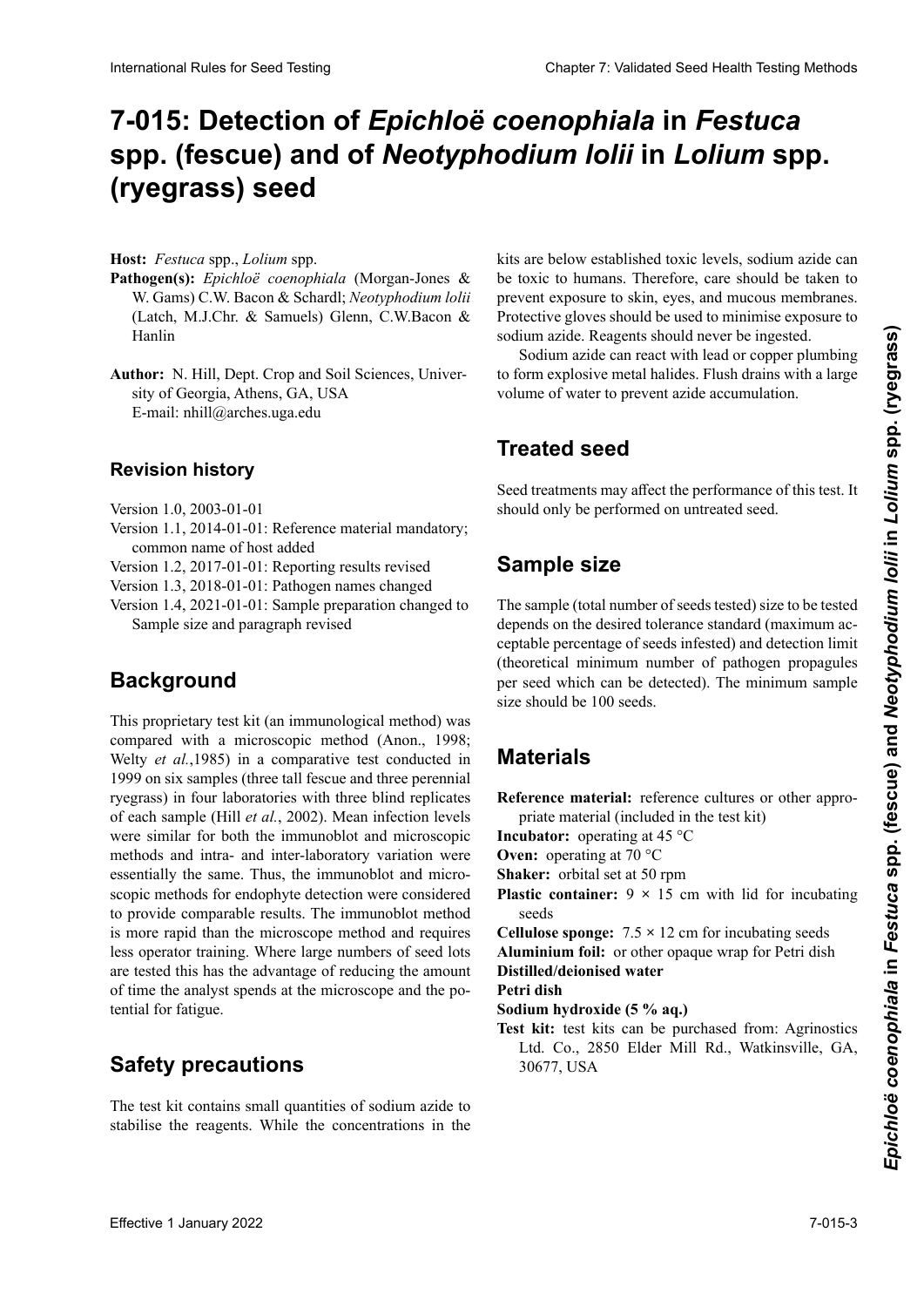# **Métodos Destilliertes/deionisiertes Wasser Méthodes**

Critical control points are indicated by CCP.

- 1. Read the instruction booklet provided with the test kit<br>prior to carrying out the assay. prior to carrying out the assay.
- 2. Allow reagents to reach room temperature and gently  $\frac{1}{2}$  mix prior to use (CCP).
- matique de la service de la service de la semilia prior to disc (CCP).<br>3. Remove ergot sclerotia from seed (CCP).
- 4. Surface sterilise seed by placing approx. 5 ml of seed into a 50 ml beaker. Add 40 ml of 5 % sodium hydroxide and stir thoroughly, making sure all seed are arennes and sin increaging, maining sare an security semillas estén humedecidas in the socialism hydromate solution for<br>60 min, stirring every 15 min. Rinse seed with copious amounts of water to remove residual sodium hydroxide from the seed. The subsequent steps can grande cantidades cantidades de agua para eliminar los de resi- $\sigma$  performed on the wet seed of the seed may be an posteriores se pueden realizar con la semilla húmeda o fernt werden (KKP). Clearlier 2. Validated Steel Testin Testing bloks by<br>
1. Januar Association Accelering the Method and Steel Testin Accelering to the KAM of the Steel Testin Accelering von Saats (New York 2022)<br>
1. Januar Accelering Steel  $\lim_{k \to \infty}$ be performed on the wet seed or the seed may be air the performed on the wet seed of the seed may be and<br>dried.<br>5. Place a  $7.5 \times 12.0$  cm cellulose sponge on the bottom the 40 ml de solid de soigneuse de soigneuse de soigneuse de soigneuse sont mélanger sont mouth and the society of min. Rinne seed with compare somewhere of wester to remean pendual pedium pendant 60 min, en mélangeant tou wet. Leave seed in the sodium hydroxide solution for dried.
- $r \arccos a$  /.5  $\land$  12.0 cm centri of a 9.0 × 15.0 cm plastic container. Add EB solution of a  $9.0 \times 13.0$  cm plastic container. Add EB solution<br>to the container to wet (not cover) the sponge. Place one piece of the blotting paper on top of the sponge. Using forceps or tweezers, place the nitro-cellulose Using forceps or tweezers, place the nitro-cellulose<br>membrane on top of the blotting paper. Make sure no air bubbles are between the membrane and blotting paper. Use protective gloves and do not to touch the membrane with the naked hand (CCP). Cheap 7 Validient See Treint and response to the MAI and DW station Reservoir Reservoir Bank Cheap The MAI and the MAI and the MAI and the MAI and the MAI and the MAI and the MAI and the MAI and the MAI and the MAI and th air bubbles are between the membrane and blotting<br>paper. Use protective gloves and do not to touch the<br>membrane with the naked hand (CCP).<br>Place seed close together on the membrane. The mem-**Methods**<br>
Critical control points are indicated by CCP. An All in the Mark Demokration in the Mark Demokration and FRW what<br>has control points are indicated by CR and the Neotyphodium and control points are intermediated paper. Use protective gloves and do not to touch the
	- 6. Place seed close together on the membrane. The membrane is large enough for 100 seeds. Place cover on brane is large enough for 100 seeds. Place cover on the container and incubate at 45  $^{\circ}$ C overnight (16 h).
	- Remove plastic container from incubator. Peel the 7. Remove plastic container from incubator. Peel the nitro-cellulose membrane from the blotting paper and place it onto a dry piece of blotting paper. Gently remove the seeds or excess debris from the nitro-cellulose membrane with a soft brush.
	- lose membrane with a soft brush.<br>8. Dry the membrane in an oven at 70  $\degree$ C for 15 min or at room temperature for 1 h.
	- 9. Place the membrane into the bottom of a Petri dish. Add 10 ml of BWW solution, cover the dish, and shake for 30 min on an orbital shaker set at 50 rm  $(CCP)$  $\frac{1}{6}$ shake for 30 min on an orbital shaker set at 50.  $(CCP)$ (CCP).<br>10. Remove Petri dish from the shaker and gently pour off shake for 30 min on an orbital shaker set at 50 rpm (CCP).
	- $\stackrel{\text{{\tiny $\wedge$}}}{\sim}$  Permulation  $\stackrel{\text{{\tiny $\wedge$}}}{\sim}$  and  $\stackrel{\text{{\tiny $\wedge$}}}{\sim}$  multiplace  $\stackrel{\text{{\tiny $\wedge$}}}{\sim}$  $t_{\rm max}$  due to a minute  $\alpha$  minutes entries that  $\sum_{i=1}^{n} \frac{1}{i}$  $\frac{1}{2}$  the solution.
	- 11. Add 10 ml of BWW solution to the MAB tube. Pour MAB solution over the membrane in the Petri dish. MAB solution over the inemotial in the Fear dish.<br>Shake for 1 h on the orbital shaker.  $11. R_{\text{max}}$  10 m de solución Buchara Shaker.  $\sum_{i=1}^{n} \frac{1}{i} \sum_{i=1}^{n} \frac{1}{i} \sum_{i=1}^{n} \frac{1}{i} \sum_{i=1}^{n} \frac{1}{i} \sum_{i=1}^{n} \frac{1}{i} \sum_{i=1}^{n} \frac{1}{i} \sum_{i=1}^{n} \frac{1}{i} \sum_{i=1}^{n} \frac{1}{i} \sum_{i=1}^{n} \frac{1}{i} \sum_{i=1}^{n} \frac{1}{i} \sum_{i=1}^{n} \frac{1}{i} \sum_{i=1}^{n} \frac{1}{i} \sum_{i=1}^{n} \frac{1}{i$  $\sum_{n=1}^{\infty}$  surface of the Mathematical matrix later and  $\sum_{n=1}^{\infty}$
	- $\frac{1}{2}$  solution management and genus pour on tric antibolity solution. einer Bürger und der Nitrocellung von der Nitrocellulosement. Ein der Nitrocellulosement entfernte von der Nit<br>Der Nitrocellulosement entfernte von der Nitrocellulosement von der Nitrocellulosement von der Nitrocellulosem 8. Trockness and Membran in Wärmeschrift bei 70 °C and 10 °C and 10 °C and 10 °C and 10 °C and 10 °C and 10 °C and 10 °C and 10 °C and 10 °C and 10 °C and 10 °C and 10 °C and 10 °C and 10 °C and 10 °C and 10 °C and 10 °C a 12. Remove Petri dish from the shaker and gently pour off  $12. + 11.10 - 1.$  Southout definition de la bonne de l'agitation the antibody solution.
	- 13. Add 10 fm of B w w solution and feurli Fetri district the shaker for 6 min. Pour off BWW solution. Repeat this step one more time.  $\frac{1}{2}$  and 10 min of B w w solution and feurn fe 13. Add 10 ml of BWW solution and return Petri dish to
- 14. Add 10 ml BWW solution to the RAM tube. Pour 14. Add 10 ml BWW solution to the RAM tube. Pour RAM solution over the membrane in the Petri dish. Shake for 1 h on the orbital shaker.
- 15. Add 10 ml of BWW solution and return Petri dish to<br>the shaker for 6 min. Pour off BWW solution. Repeat the shaker for 6 min. Pour off BWW solution. Repeat this step one more time.
- 16. Add BWW solution to the PA tube to reach the 10 ml<br>mark can and mix by inverting Pour PA solution over mark, cap and mix by inverting. Pour PA solution over the membrane and cover the Petri dish. Shaker for<br>30 min on the orbital shaker 30 min on the orbital shaker.
- 17. Add 10 ml of BWW solution and return Petri dish to the shaker for 6 min. Pour off BWW solution. Repeat this step one more time.
- ans suep ene more ume.<br>18. Add BN chromogen, replace lid on Petri dish, return dick to the choice and cover with olyminium foil dish to the shaker and cove  $(CC1)$ .<br>19. Claude estere martine access  $\epsilon$  min  $(CCD)$ . Ctan the 10. Tua BW emoinogen, replace na on 1 eur anni, rett und to the shaker and cover with an<br>minimum  $s_{\text{obs}}$  (CCI). 19. Text DIVenomogen, replace ne on I earl anon, retain dish to the shaker and cover with aluminium foil  $(CCD)$ (CCP).
- $\frac{1}{2}$  reacción cuando el punto de la punto de control positiva de la punto de la punto de la punto de la punto de la punto de la punto de la punto de la punto de la punto de la punto de la punto de la punto de la punt  $\alpha$  (marked  $\alpha$ ) tengal under the positive collition spot (marked  $\alpha$ ) on the memorane) has a dark colour by pouring on the chromogen solution and rinsing the membrane twice 20. Registrar el número de semilla positiva positiva positiva positiva positiva positiva positiva en la para el número de semilla positiva en la para el número de semilla positiva en la para el número de semilla positiva e 19. Check colour reaction every 5 min (CCP). Stop the  $(CCP)$  $\frac{1}{2}$  reaction when the positive control spot (marked on me memorane) has a dark colour by pouring on in 20 ml distilled water. reaction when the positive control spot (i on the membrane) has a dark colour by pouring off the reaction when the positive control spot (marked '+'
- in 20 mi distilled water.<br>20. Record the number of positive *Epichloë* (for fescue) or *Neotyphodium* (for ryegrass) seeds (see Fig. 1. and Limitations to Procedure in the instruction booklet).

#### **General methods** dieses Schrittes. **General methods**

- **Checking tolerances:** Tolerances provide a means of assessing whether or not the variation in results within or between tests are sufficiently wide as to raise doubts about the accuracy of the results. Suitable tolerances,<br>which can be applied to most direct seed health tests,<br>can be found in Table 5B Part 1 of Chapter 5 of the which can be applied to most direct seed health tests, can be found in Table 5B Part 1 of Chapter 5 of the ISTA Rules, or Table G1 in Miles (1963).
- Reporting results: The result of a seed health test detected and the test method used. When reported on an ISTA Certificate, results are entered under 'Other del patri determinations'.<br>Determinations'. should indicate the scientific name of the pathogen

The report must indicate the number of seeds tested. In the case of a negative result (pathogen not detect-<br>d), the results must be reported as 'not detected'. ed), the results must be reported as 'not detected'.<br>Le the sexe of a positive world the growt must indi-

Let the case of a positive result, the report must indi-En un caso or a positivo result, un report mast martado in percentago of informations. m in der der der positive result, um report must must nisse zu zweifeln. Eine Toleranztabelle, die für die für die meisten Saatgut-Gesundheitsprüfungen angesten die ate the percentage of infected seeds.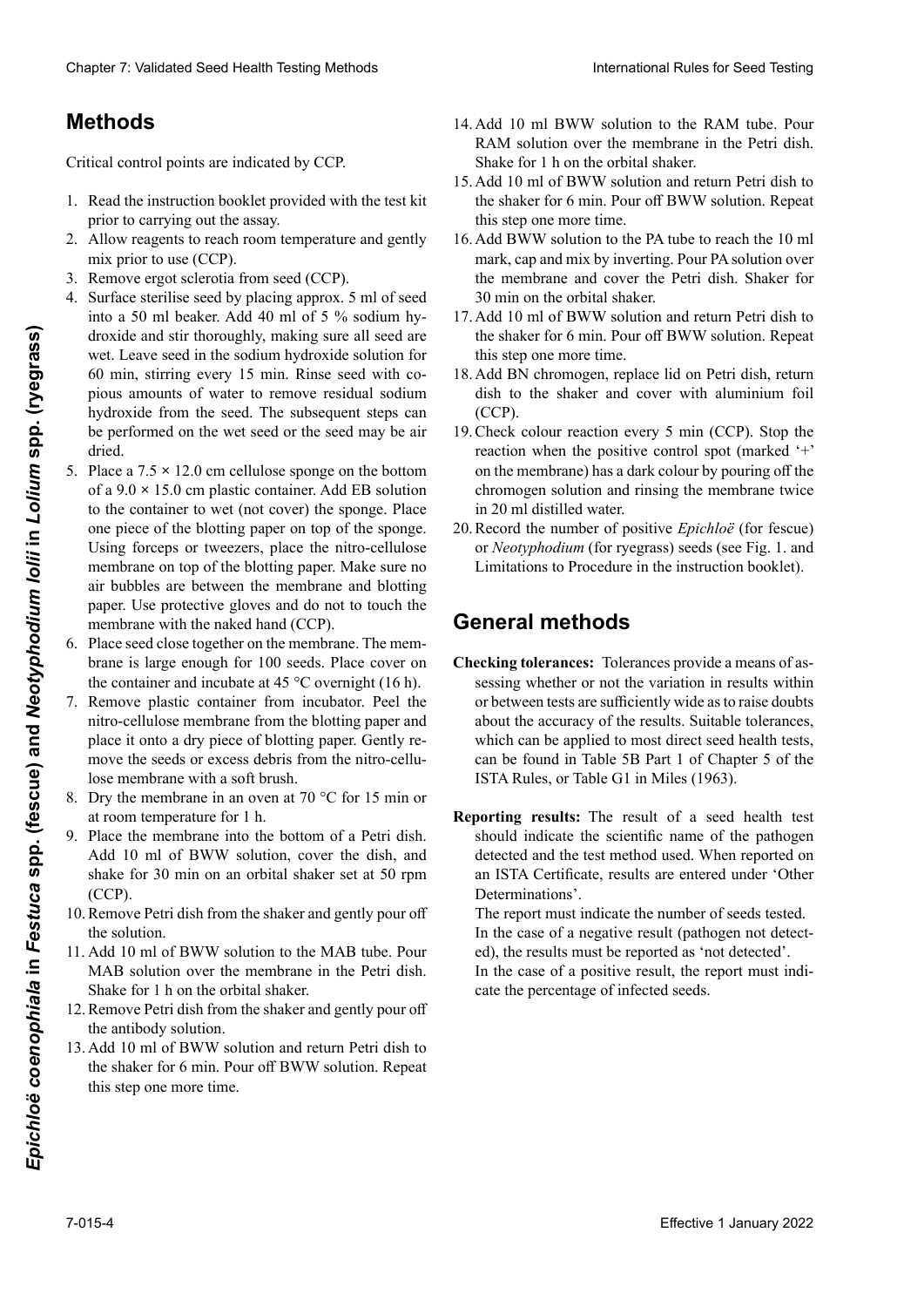# **Quality assurance**

- Cover or cap all reagents when not in use.
- Label all vessels containing solutions to avoid improper mixing.

#### **Puntos críticos de control (PCC) Critical control points (CCP)** richt den Prozentsatz infizierter Samen angeben. sclérotes des semences avant la désinfection de surface.

- Do not mix or use reagents from different kits.
- Keep kit components refrigerated when not in use. we have been component to the component where the current control we have a set of the summer to use (Step no se estén usando de ben usa per usar estén usa (super Num reagents to room temperature prior to use (Step<br>
2) 2).
- Avoid ergot sclerotia at all times. Remove the sclero-• Evitar los esclerocios de ergot en todo momento. Remo-zu halten. *Claviceps* présent dans les semences. S'assurer du suivi tia from seed prior to surface sterilisation. *Claviceps* purpurea has a soluble protein similar to that in Neotyphodium and can give false positives if seed is *xeotyphodium* and can give false positives if seed is contaminated. Surface sterilisation and incubation contaminated. Surface stermsation and includation<br>temperature are critical to avoiding false positives demperature are critical to avoiding faise positives from Claviceps mycelia found in seed. Be sure to follow procedures as stated to avoid false positive readings (Step 3). from *Claviceps* mycelia found in seed. Be sure to fol-<br>from *Claviceps* mycelia found in seed. Be sure to fol-<br>low procedures as stated to avoid false positive read-
- Always handle the nitro-cellulose membrane with extreme care. Nitro-cellulose is fragile and will rip or tear easily. DO NOT touch the nitro-cellulose membrane with bare skin and always wear protective gloves to with bare skin and always wear protective gloves to prevent contamination by fingerprints (Step 5).
- It is important to keep the reagents agitated when reacting with the membrane (Step 9).
- The chromogen is light sensitive. It is important to The chromogen is light sensitive. It is important to cover the reaction vessels with aluminium foil or a suitable opaque wrap to prevent light from entering the reaction and causing chromogen coloration (Step 18). The chromogen is light sensitive. It is important to cover the reaction vessels with aluminium foil or a suitable opaque wrap to prevent light from entering the reaction and causing chromogen coloration (Step 18).
- It is important to check the progress of the reaction<br>and colour development every 5 min to avoid overand colour development every 5 min to avoid overexposure. The positive control ('+') spot should be a dark colour and the negative control ('-') spot should<br>be colourless (Fig. 1), indicating that the test has been be colourless (Fig. 1), indicating that the test has been performed correctly (Step 19).
- It is important that reagents are prepared using distilled/deionised water only (Preparation of media and reagents).  $z = \frac{1}{2}$  $\mathbf{F}$



**Figure 1.** Membrane showing postive *Neotyphodium* (top 4 rows) and negative (bottom 4 rows) reactions and positive (+) and negative (-) controls.

# **Media and solutions**

### **Preparation**

- 1. Extraction solution should be diluted to 200 ml with distilled/deionised water only (CCP).
- 2. Dissolve the BWW reagents in 150 ml distilled/deionised water using a clean low density polyethylene plastic or glass container. The solution should be made immediately prior to assaying samples but can be stored at 4 °C for up to 3 d.
- S. Dhute MAB, NAW, and TA with To fill of BWW<br>solution just prior to each step using the respective 3. Dilute MAB, RAM, and PA with 10 ml of BWW reagents.
- **Herstellung** 4. DO NOT dilute the chromogen reagent. Use it at full strength. Keep chromogen reagent out of light during storage and use.